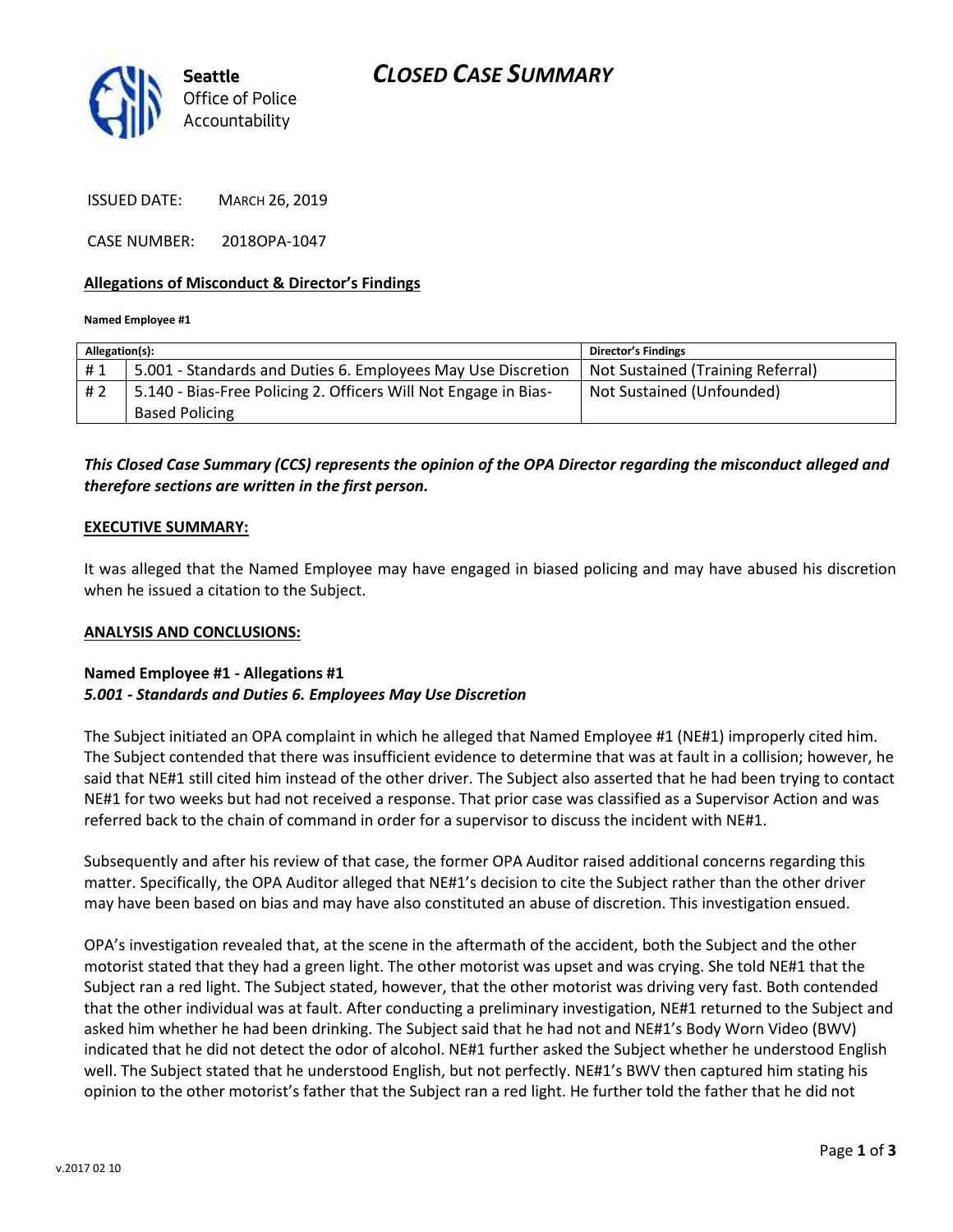

# *CLOSE CASE SUMMARY*

OPA CASE NUMBER: 2018OPA-1047

believe that the Subject was drunk but that "he's a bad driver." Based on OPA's review of the BWV, it is unclear what evidence these statements were based on.

The report generated by NE#1 included an image of the crash and depicted the other motorist's vehicle striking the Subject's car in the rear right quadrant. It further depicted the Subject as having a red light and the other motorist as having a green light. The narrative stated that the Subject: "was driving north along Roosevelt Wy and is reported to have failed to stop at the red traffic light. His vehicle pulled into the intersection and in front of Driver 2. This caused a collision in which both vehicles were towed from the scene." NE#1 found that the Subject was at fault and issued him a citation.

At his OPA interview, NE#1 stated that he determined that the Subject was at fault based on his review of the scene, as well as based on his training and experience. Specifically, he contended that, due to the position of the vehicles, he believed that the other motorist was in the right of way at the time of the accident. However, there does not appear to be conclusive evidence establishing this to be the case. NE#1 told OPA that he believed that he was mandated to cite the at-fault driver based on SPD Policy 15.260-POL-4. He further asserted that doing so was consistent with what he learned in post-BLEA and during field training.

Pursuant to SPD Policy 5.001-POL-5: "Employees are authorized and expected to use discretion in a reasonable manner consistent with the mission of the department and duties of their office and assignment." This policy further states that "[t]he scope of discretion is proportional to the severity of the crime or public safety issue being addressed." (SPD Policy 5.001-POL-5.)

From OPA's review of the record, it is unclear why NE#1 credited the account of the other motorist over the Subject and what information supported NE#1's finding that the Subject caused the accident. Notably, the report generated by NE#1 appeared to solely rely on the other motorist's account and failed to provide a recounting of what the Subject contended occurred. Moreover, the report provided virtually no insight into what facts NE#1 relied upon to reach his decision other than the account of the other motorist. It did not cite to any objective witnesses or any other evidence supporting a finding that the Subject was at fault. Lastly, the report lacked sufficient detail and was vague. While NE#1 is right that he is required to cite an at-fault driver, OPA sees insufficient evidence in the record to actually believe that the Subject was at fault.

Ultimately, even though OPA may disagree with NE#1's decision, OPA was not at the scene and did not evaluate the evidence in real-time or speak with the involved parties. As such, OPA is disinclined to substitute its judgment for NE#1 and, in doing so, to find that he violated policy by abusing his discretion. Accordingly, OPA believes that the question of who was at fault and whether NE#1 abused his discretion during this incident to be inconclusive.

The above being said, OPA believes that NE#1's report for this incident was insufficient and did not provide enough information to clearly indicate why NE#1 reached the decision that he did. OPA believes that NE#1 should receive the below Training Referral to help him write more thorough and detailed reports in the future.

• **Training Referral**: NE#1 should be provided training regarding his chain of command's expectations for his reports concerning traffic accidents. NE#1 should be counseled to provide sufficient detail to allow the reader to understand what evidence he relied upon to reach his determination. Moreover, NE#1's chain of command should discuss his decision to rely solely on the account of the other motorist and to not include